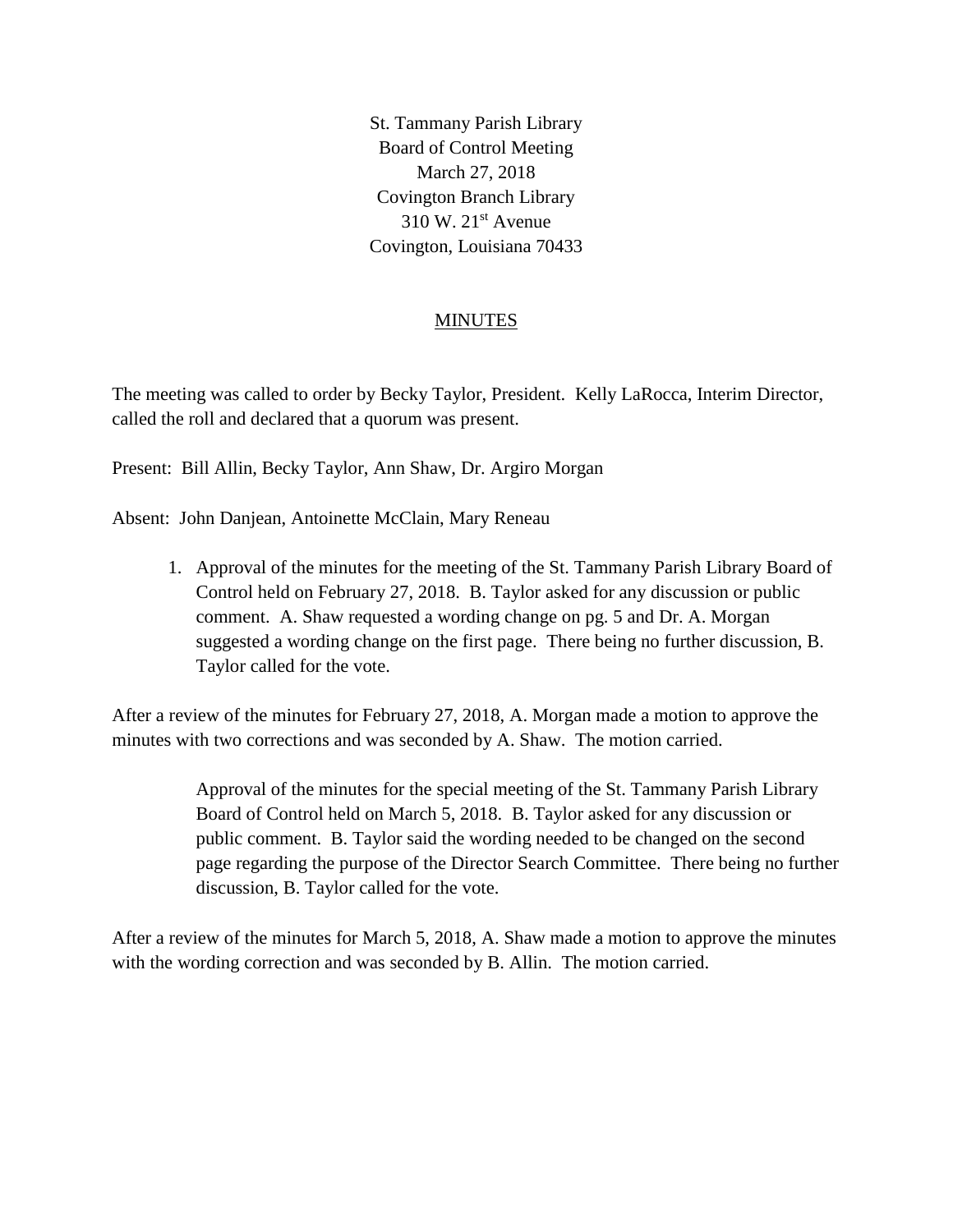### 2. NEW BUSINESS

#### A. Financial Report- K. LaRocca

We have already received \$8,117,983.64 in ad valorem from the Parish and \$83,822.67 in state revenue sharing. We have received nearly all the money we should get and are at 83%. She said the number we are aiming for in February is 16.66% in total expenditures and we are very close to that percentage. She pointed out a few line items that were outside of the normal percentage for this time of year including salaries which is under because we have yet to have a three paycheck month which is coming in May, worker's compensation is higher because we went with a new company, publishing/advertising will be higher because we are now required to publish all of our minutes in the Farmer which will require a budget adjustment, signage is over because of the Peter Gitz sign for the Madisonville Branch we paid for in January. The line items in our network utility software and IT areas were up because of subscriptions that were due the first of the year and antivirus software that needed to be updated on our public and staff computers. B. Allin asked how much we are paying for antivirus software. K. LaRocca responded roughly \$27,000 was spent last month for everything we needed to update our computer security system-wide. We have paid for half of the lease purchase books for our system and our Hoopla subscription. B. Allin asked if we went through the state's resources for our downloadable media such as Hoopla. K. LaRocca said no but we do for databases which is a different resource. LaRocca said we would need to amend the 2018 budget to include the expenses for our new security cameras. She said we will also need to assign some savings in order to handle the temporary location and moving expenses for Covington and Administration.

She asked the Board if they had any questions about the budget. A. Shaw asked how much time we had to spend the \$25,000 in the art account. K. LaRocca said it would stay in the art account until September for use at the Madisonville Branch. After that the money would be eligible to be used anywhere in the system. A. Morgan asked what would happen after September if the art committee has not appropriated the money. LaRocca said she believed the committee was active again and working now on how to spend the money before September.

B. Taylor asked if there was any further comment on the financial reports or any public comment. There being none, she called for the vote. B. Allin made the motion to accept the financial reports for February and was seconded by A. Morgan. Motion carried.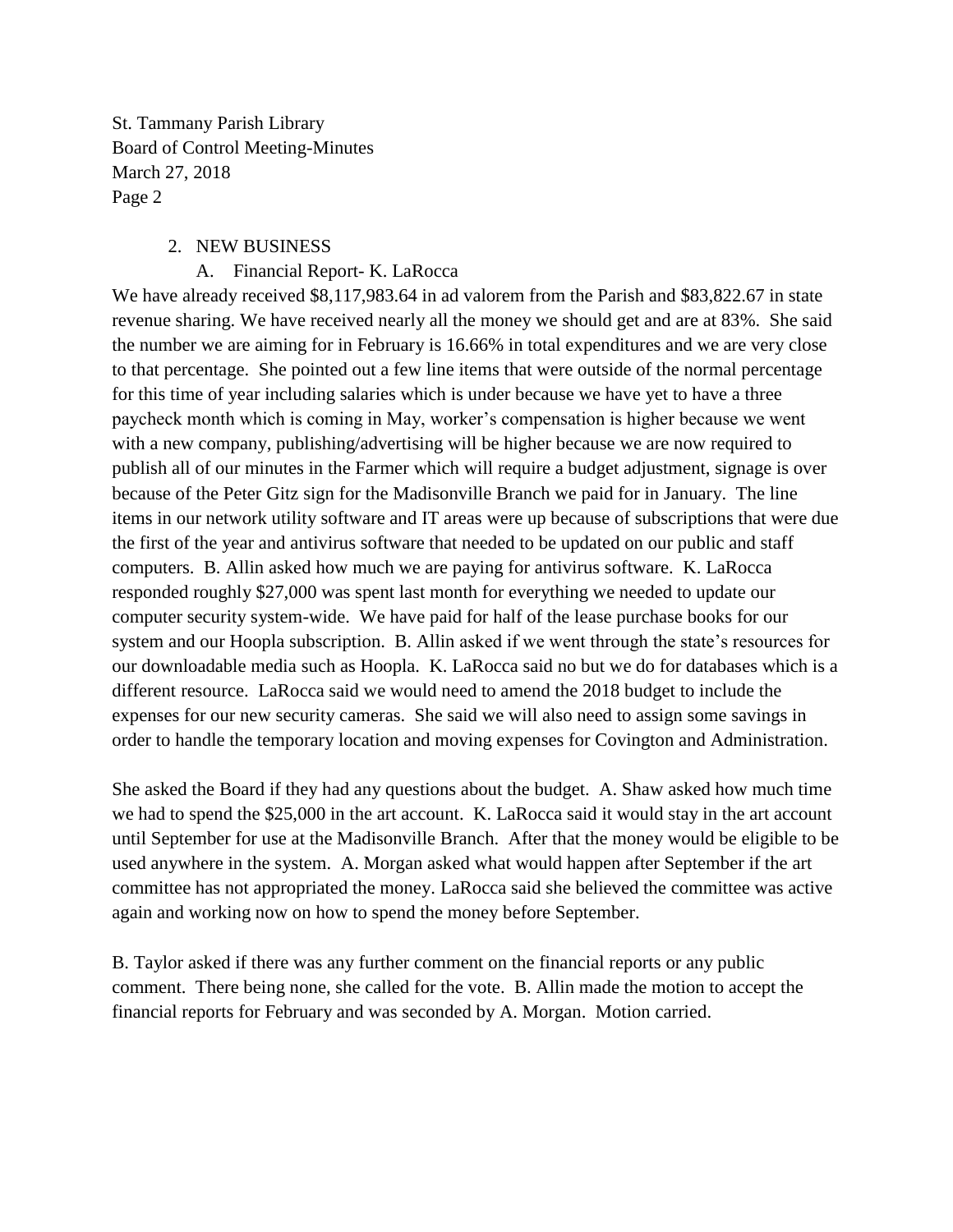#### B. Director Search Committee-B.Taylor

B. Taylor said the Director Search Committee met on March 13, 2018 to discuss the process they will have for selecting the new Library Director. She said the committee will be making recommendations for the full Library Board of Control to approve. She said the services of a commercial search firm would not be used and the search would be carried out by the committee. A post office box would need to be rented for the purpose of receiving applications as well as other correspondence. The LBOC president would serve as the point of contact for all applicants and all other related matters. An email to all current STPL staff members would be sent to solicit their input regarding suggestions for improvements, changes, priorities, etc. Staff input will be anonymous and emailed to a designated email address or mailed to the post office box. An inventory of all that STPL does would be needed by the committee and LBOC. She said when ALA has its conference this summer in New Orleans, the committee planned on talking to potential candidates. A sub-committee is working on revising the current library director's job description. She said this process will evolve over several weeks. She asked the Board for any discussion about the search committee meeting. B. Allin raised an issue about how we position the director's job description in our search. It concerns the importance of candidates understanding the demographics of St. Tammany Parish and how our libraries are committed to meeting the needs of all segments of the population as it grows and changes. Of particular concern are residents living in rural areas who may not have computers or access to high-speed internet. He wanted to know if there is any way of determining the demographics of the people we serve, (for example, their age, location, who is attending computer classes, etc.) and how we are serving the needs of rural residents and those who may be economically disadvantaged. Brent Geiger answered we collect statistics for computer training programs and the reference librarians teaching the class may be able to give us a bit more information but it wouldn't be scientific. B. Taylor asked what other stats are being collected. B. Geiger said software that collects information on our patron computer usage is limited because of privacy concerns and for individual computer usage, the patron is not required to login with their library card. K. LaRocca said she had some percentage statistics for the Board showing the percentage of patrons checking out books, eBooks, computer usage and other library materials and this information may help them get an idea of how much our computers are being used per branch. She noted that patrons use our high-speed internet in the rural branches and not just our computers. B. Taylor asked if there were any more comments from the Board or public regarding the Director Search Committee meeting. B. McHugh asked how the committee would be advertising the position. B. Taylor said it will be advertised nationally on the ALA's electronic publications and on the State Library's website and physical publications in the local papers and online. His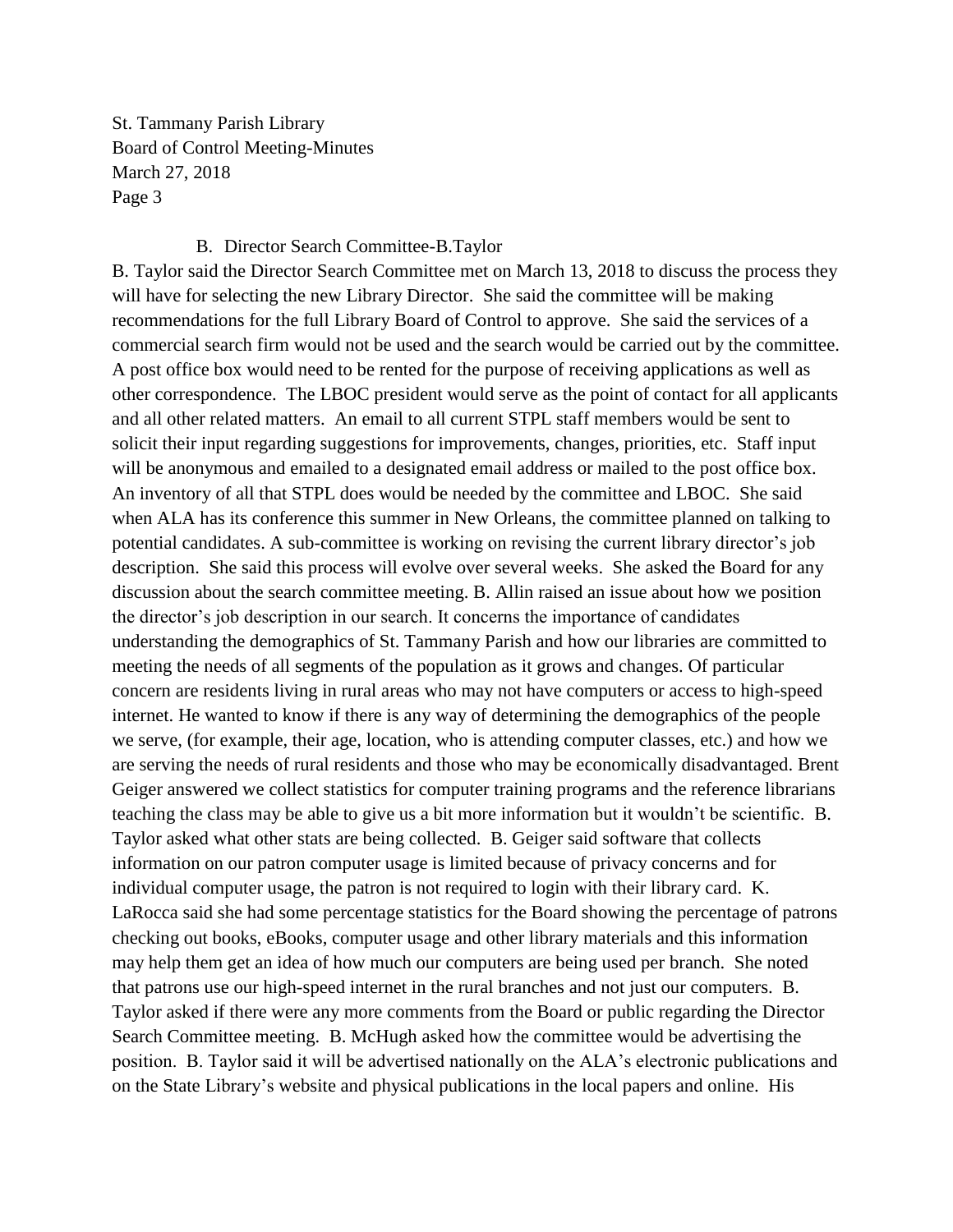second question was if there would be a set of goals set by the LBOC for the new director. B. Taylor said part of what the new director would be expected to do is survey the community and possibly community organizations, with the LBOC's guidance, to determine the direction the library needed for the future. The goal will be to assess the community's needs and feelings about the library in order to be of better service. A. Morgan said it would be very important in these upcoming steps to communicate with the public about what the library offers and what they expect from the library.

### C. Interim Director's Report-K. LaRocca

K. LaRocca read the Interim Director's report. She said painting had been completed at the Mandeville, Abita Springs and Bush Branches. Window washing was completed at most of the branches. The security cameras at the Madisonville Branch will be upgraded over the Easter holiday. K. LaRocca attended the Friends of the Slidell Library who have agreed to buy a board book bin for the Slidell Branch. Shellie Lister attended the Foundation meeting. Tanya DiMaggio and Jennifer Rifino are distributing library information at STEM Night at Bonne Ecole. Our Food for Fines campaign will be April 9-21. Former Director Donald Westmoreland retired March 16 and a retirement reception will be held for him on April  $10<sup>th</sup>$  at  $2p.m.$  at the Madisonville Branch. Several staff members attended both the LLA conference and PLA conference this year.

# 3. OLD BUSINESS

A. Covington Renovation Update-K. LaRocca

K. LaRocca said the Covington Branch would be able to re-use a lot of the older adult section shelving that is original to the building but the end panels would be replaced. The renovation would be modeled after the design that was done for the Madisonville Branch. We have a lease for the new Administration offices. We will hire a company to install a dumb waiter for the purpose of moving heavy items to the second floor of the new building. She said we are still working on securing the lease for the temporary location for the Covington Branch next to Rouses. She expected construction to begin late summer.

# B. St. Tammany Parish Library Foundation Update-A. Shaw

Ann Shaw said that funds from the Latte Love Our Libraries drive are coming in. The Distinguished Speaker event on April 22<sup>nd</sup> will help to raise money for the Covington Branch. The Foundation will again have the fundraiser, Give NOLA Day, on May 1<sup>st</sup>, which will have a donation link on our library public computers for one day only to raise funds.